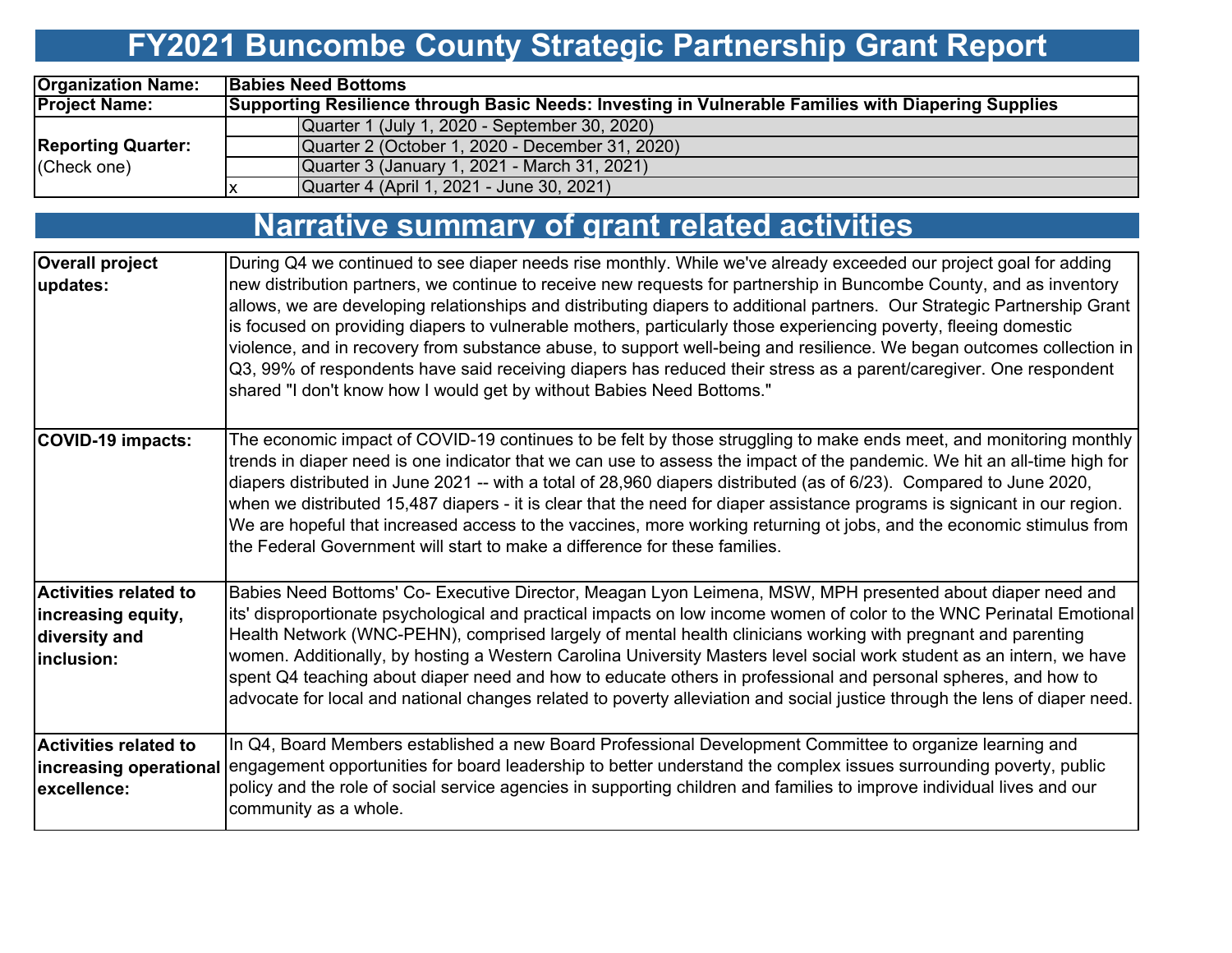### **FY2021 Buncombe County Strategic Partnership Grant Report**

| <b>Organization Name:</b>                | <b>Babies Need Bottoms</b>                                                                          |  |  |  |  |  |  |
|------------------------------------------|-----------------------------------------------------------------------------------------------------|--|--|--|--|--|--|
| <b>Project Name:</b>                     | Supporting Resilience through Basic Needs: Investing in Vulnerable Families with Diapering Supplies |  |  |  |  |  |  |
|                                          | Quarter 1 (July 1, 2020 - September 30, 2020)                                                       |  |  |  |  |  |  |
| <b>Reporting Quarter:</b><br>(Check one) | Quarter 2 (October 1, 2020 - December 31, 2020)                                                     |  |  |  |  |  |  |
|                                          | Quarter 3 (January 1, 2021 - March 31, 2021)                                                        |  |  |  |  |  |  |
|                                          | Quarter 4 (April 1, 2021 - June 30, 2021)                                                           |  |  |  |  |  |  |

### **Progress toward annual goals**

|                                              |                    | Please only include new data for the specific quarter |           |           |                  |                 |
|----------------------------------------------|--------------------|-------------------------------------------------------|-----------|-----------|------------------|-----------------|
| <b>Measure</b>                               | <b>Annual Goal</b> | Quarter 1                                             | Quarter 2 | Quarter 3 | <b>Quarter 4</b> | <b>Progress</b> |
| $\sharp$ of distribution partners            | 14                 | 20                                                    |           | າ         |                  | 22              |
| $#$ of diapers provided with funds from this |                    |                                                       |           |           |                  |                 |
| grant                                        | 50,900             | 4,436                                                 | 13,660    | 10,482    | 24,316           | 52,894          |
| # of diapers collected through collection    |                    |                                                       |           |           |                  |                 |
| boxes and drives                             | 50,900             | 6,860                                                 | 14,533    | 19,788    | 10,517           | 51,698          |

#### **Comments:**